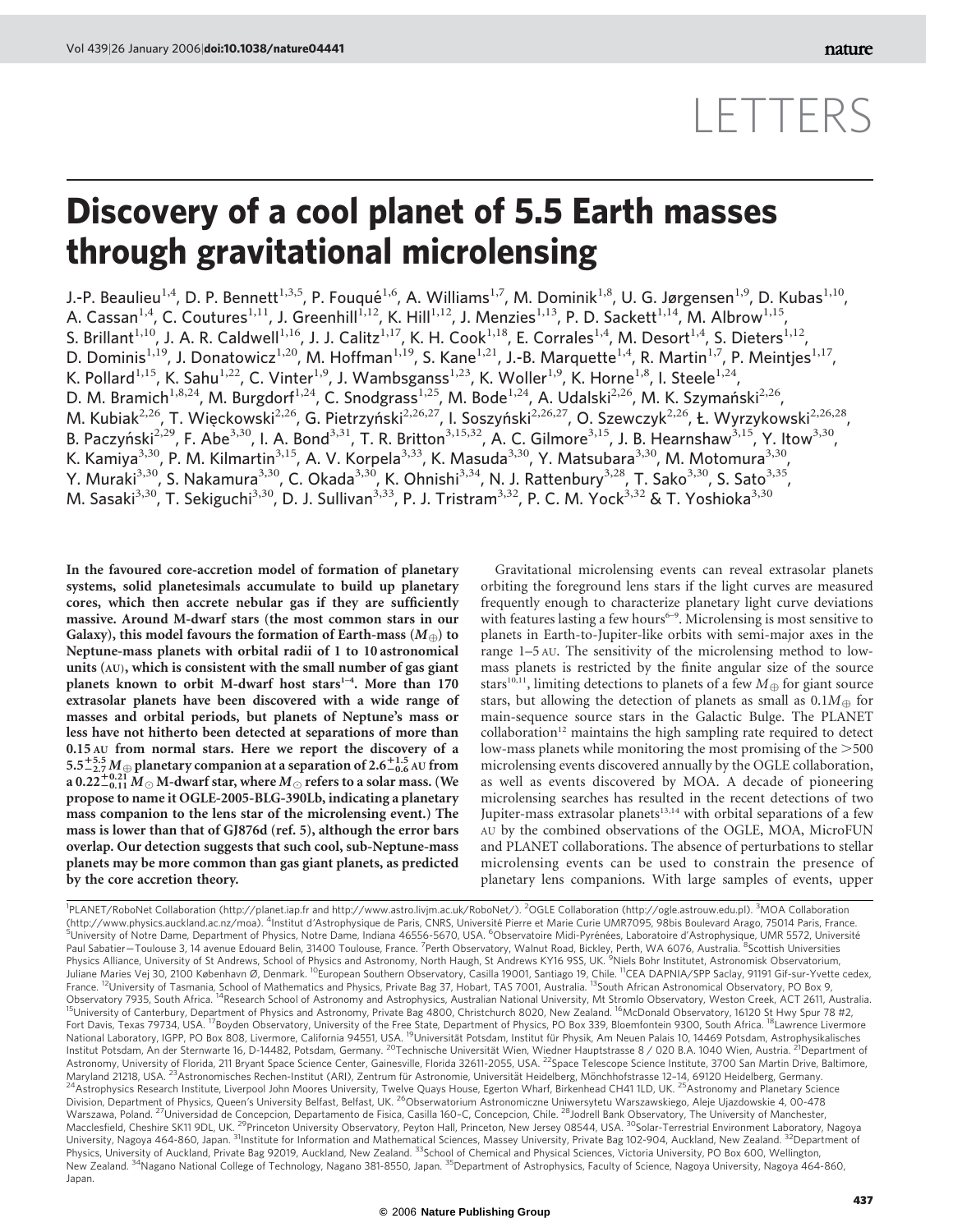

Figure 1 | The observed light curve of the OGLE-2005-BLG-390 microlensing event and best-fit model plotted as a function of time. Error bars are  $1\sigma$ . The data set consists of 650 data points from PLANET Danish (ESO La Silla, red points), PLANET Perth (blue), PLANET Canopus (Hobart, cyan), RoboNet Faulkes North (Hawaii, green), OGLE (Las Campanas, black), MOA (Mt John Observatory, brown). This photometric monitoring was done in the I band (with the exception of the Faulkes R-band data and the MOA custom red passband) and real-time data reduction was performed with the different OGLE, PLANET and MOA data reduction pipelines. Danish and Perth data were finally reduced by the image subtraction technique<sup>19</sup> with the OGLE pipeline. The top left inset shows the OGLE light curve extending over the previous 4 years, whereas the top right one shows a zoom of the planetary deviation, covering a time interval of 1.5 days. The solid curve is the best binary lens model described in the text with  $q = 7.6 \pm 0.7 \times 10^{-5}$ , and a projected separation of  $d = 1.610 \pm 0.008R_E$ . The dashed grey curve is the best binary source model that is rejected by the data, and the dashed orange line is the best single lens model.

limits on the frequency of Jupiter-mass planets have been placed over an orbital range of 1–10 AU, down to  $M_{\oplus}$  planets<sup>15–17</sup> for the most common stars of our galaxy.

On 11 July 2005, the OGLE Early Warning System<sup>18</sup>announced the microlensing event OGLE-2005-BLG-390 (right ascension  $\alpha = 17$  h 54 min 19.2 s, declination  $\delta = -30^{\circ} 22' 38''$ , J2000) with a relatively bright clump giant as a source star. Subsequently, PLANET, OGLE and MOA monitored it with their different telescopes. After peaking at a maximum magnification of  $A_{\text{max}} = 3.0$  on 31 July 2005, a short-duration deviation from a single lens light curve was detected on 9 August 2005 by PLANET. As described below, this deviation was due to a low-mass planet orbiting the lens star.

From analysis of colour-magnitude diagrams, we derive the following reddening-corrected colours and magnitudes for the source star:  $(V - I)_0 = 0.85$ ,  $I_0 = 14.25$  and  $(V - K)_0 = 1.9$ . We used the surface brightness relation<sup>20</sup> linking the emerging flux per solid angle of a light-emitting body to its colour, calibrated by interferometric observations, to derive an angular radius of  $5.25 \pm 0.73$  µas, which corresponds to a source radius of 9.6  $\pm$  1.3R<sub> $\odot$ </sub> (where R<sub> $\odot$ </sub> is the radius of the Sun) if the source star is at a distance of 8.5 kpc. The source star colours indicate that it is a 5,200 K giant, which corresponds to a G4 III spectral type.

Figure 1 shows our photometric data for microlensing event OGLE-2005-BLG-390 and the best planetary binary lens model. The best-fit model has  $\chi^2$  = 562.26 for 650 data points, seven lens parameters, and 12 flux normalization parameters, for a total of 631 degrees of freedom. Model length parameters in Table 1 are expressed in units of the Einstein ring radius  $R_E$  (typically  $\sim$  2 AU for a Galactic Bulge system), the size of the ring image that would be seen in the case of perfect lens–source alignment. In modelling the light curve, we adopted linear limb darkening laws<sup>21</sup> with  $\Gamma_1 = 0.538$  and  $\Gamma_{\rm R}$  = 0.626, appropriate for this G4 III giant source star, to describe



Figure 2 | Bayesian probability densities for the properties of the planet and its host star. a, The masses of the lens star and its planet ( $M_{\star}$  and  $M_{\rm p}$ ) respectively), **b**, their distance from the observer  $(D_L)$ , **c**, the threedimensional separation or semi-major axis a of an assumed circular planetary orbit; and **d**, the orbital period  $\Omega$  of the planet. (In **a**,  $M_{\text{ref}}$  refers to  $M_{\oplus}$  on the upper x axis and  $M_{\odot}$  on the lower x axis.) The bold, curved line in each panel is the cumulative distribution, with the percentiles listed on the right. The dashed vertical lines indicate the medians, and the shading indicates the central 68.3% confidence intervals, while dots and arrows on the abscissa mark the expectation value and standard deviation. All estimates follow from a bayesian analysis assuming a standard model for the disk and bulge population of the Milky Way, the stellar mass function of



ref. 23, and a gaussian prior distribution for  $D<sub>S</sub> = 1.05 \pm 0.25R<sub>GC</sub>$  (where  $R_{GC}$  = 7.62  $\pm$  0.32 kpc for the Galactic Centre distance). The medians of these distributions yield a 5.5<sup>+5.5</sup>  $M_{\oplus}$  planetary companion at a separation of 2.6<sup>+1.5</sup> AU from a 0.22<sup>+0.21</sup>  $\widetilde{M}_{\odot}$  Galactic Bulge M-dwarf at a distance of 6.6  $\pm$  1.0 kpc from the Sun. The median planetary period is 9<sup>+9</sup>/<sub>-3</sub> years. The logarithmic means of these probability distributions (which obey Kepler's third law) are a separation of 2.9 AU, a period of 10.4 years, and masses of 0.22 $M_{\odot}$  and 5.5 $M_{\oplus}$  for the star and planet, respectively. In each plot, the independent variable for the probability density is listed within square brackets. The distribution of the planet–star mass ratio was taken to be independent of the stellar mass, and a uniform prior distribution was assumed for the planet–star separation distribution.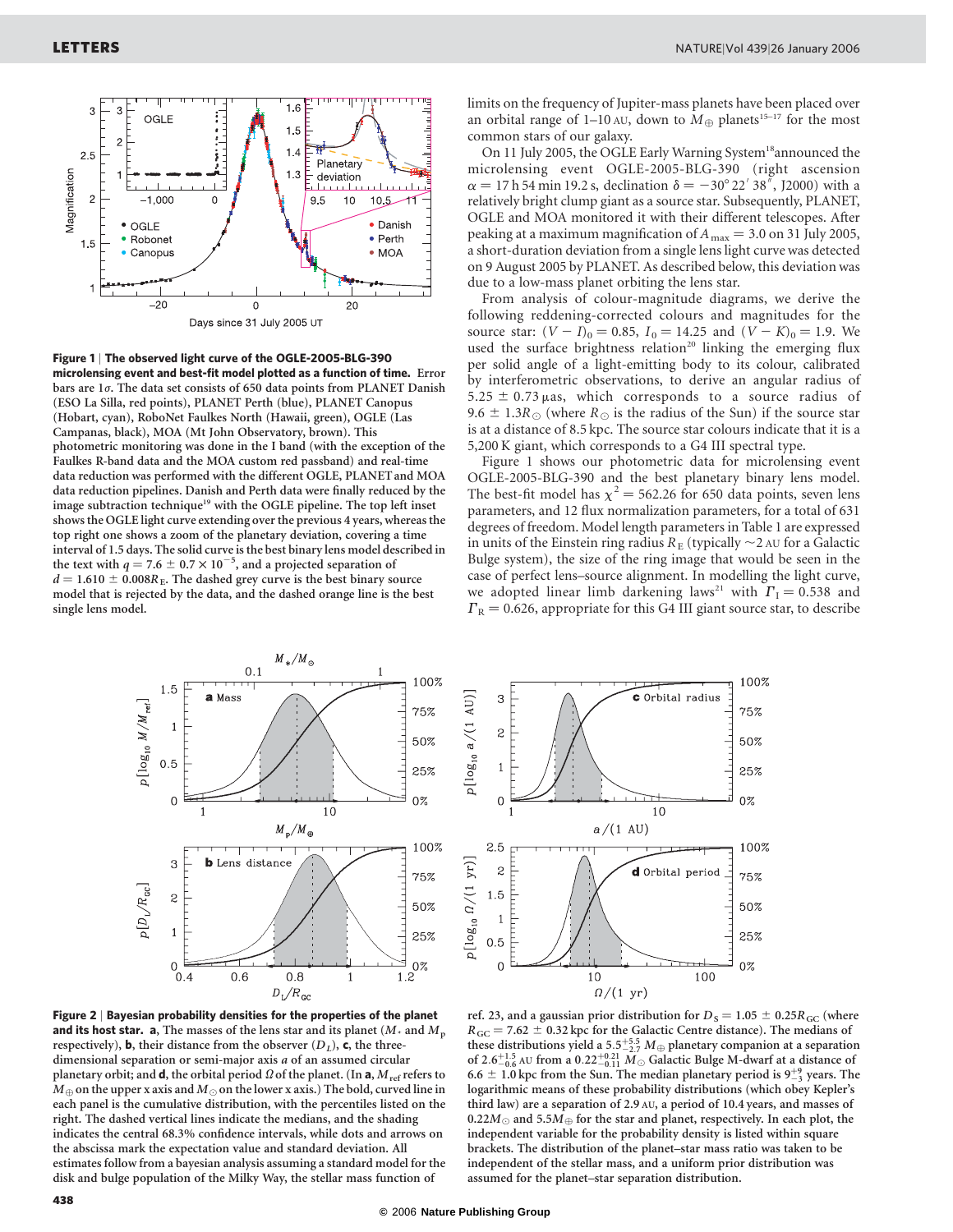## Table 1 | Microlensing fit parameters

|                                    | $1.610 \pm 0.008 R_F$          |
|------------------------------------|--------------------------------|
| a                                  | $(7.6 \pm 0.7) \times 10^{-5}$ |
| Closest approach                   | $0.359 \pm 0.005R_F$           |
| Einstein ring radius crossing time | 11.03 $\pm$ 0.11 days          |
| Time of closest approach           | 31.231 ± 0.005 July 2005 UT    |
| Source star radius crossing time   | $0.282 \pm 0.010$ days         |
|                                    | $2.756 \pm 0.003$ rad          |
|                                    |                                |

The parameters for the best binary lens model for the OGLE 2005-BLG-390 microlensing event light curve are shown with their 1 $\sigma$  uncertainties. Some of these parameters are scaled to the Einstein ring radius, which is given by  $R_E = 2\sqrt{GMD_L(D_S - D_L)/(c^2D_S)}$ , where M is the mass of the lens, G is the newtonian constant of gravitation, c is the speed of light in vacuum, and  $D_L$  and  $D_S$  are the lens and source distances, respectively.

the centre-to-limb variation of the intensity profile in the I and R bands. Four different binary lens modelling codes were used to confirm that the model we present is the only acceptable model for the observed light curve. The best alternative model is one with a large-flux-ratio binary source with a single lens, which has gross features that are similar to a planetary microlensing event<sup>22</sup>. However, as shown in Fig. 1, this model fails to account for the PLANET-Perth, PLANET-Danish and OGLE measurements near the end of the planetary deviation, and it is formally excluded by  $\Delta \chi^2 = 46.25$  with one less model parameter.

The planet is designated OGLE-2005-BLG-390Lb, where the 'Lb' suffix indicates the secondary component of the lens system with a planetary mass ratio. The microlensing fit only directly determines the planet–star mass ratio,  $q = 7.6 \pm 0.7 \times 10^{-5}$ , and the projected planet–star separation,  $d = 1.610 \pm 0.008R_E$ . Although the planet and star masses are not directly determined for planetary microlensing events, we can derive their probability densities. We have performed a bayesian analysis<sup>23</sup> employing the Galactic models and mass functions described in refs 11 and 23. We averaged over the distances and velocities of the lens and source stars, subject to the constraints due to the angular diameter of the source and the measured parameters given in Table 1. This analysis gives a 95% probability that the planetary host star is a main-sequence star, a 4% probability that it is a white dwarf, and a probability of  $\leq$ 1% that it is a neutron star or black hole. The host star and planet parameter probability densities for a main sequence lens star are shown in Fig. 2 for the Galactic model used in ref. 23. The medians of the lens parameter probability distributions yield a companion mass of  $5.5^{+5.5}_{-2.7}M_{\oplus}$  and an orbital separation of  $2.6^{+1.5}_{-0.6}$  AU from the  $0.22^{+0.21}_{-0.11}$  $M_{\odot}$  lens star, which is located at a distance of  $D_{\rm L}$  = 6.6  $\pm$  1.0 kpc. These error bars indicate the central 68% confidence interval. These median parameters imply that the planet receives radiation from its host star that is only 0.1% of the radiation that the Earth receives from the Sun, so the probable surface temperature of the planet is  $\sim$  50 K, similar to the temperatures of Neptune and Pluto.

The parameters of this event are near the limits of microlensing planet detectability for a giant source star. The separation of  $d = 1.61$ is near the outer edge of the so-called lensing zone<sup>7</sup>, which has the highest planet detection probability, and the planet's mass is about a factor of two above the detection limit set by the finite size of the source star. Planets with  $q > 10^{-3}$  and  $d \approx 1$  are much easier to detect, and so it may be that the parameters of OGLE-2005-BLG-390Lb represent a more common type of planet. This can be quantified by simulating planetary light curves with different values of q and  $\theta$  (where  $\theta$  is the angle of source motion with respect to the lens axis) but the remaining parameters are fixed to the values for the three known microlensing planets. We find that the probability of detecting a  $q \approx 4-7 \times 10^{-3}$  planet, like the first two microlens planets<sup>13,14</sup>, is  $\sim$  50 times larger than the probability of detecting a  $q = 7.6 \times 10^{-5}$  planet like OGLE-2005-BLG-390Lb. This suggests that, at the orbital separations probed by microlensing, sub-Neptune-mass planets are significantly more common

than large gas giants around the most common stars in our Galaxy. Similarly, the first detection of a sub-Neptune-mass planet at the outer edge of the 'lensing zone' provides a hint that these sub-Neptune-mass planets may tend to reside in orbits with semimajor axes  $a > 2$  AU.

The core-accretion model of planet formation predicts that rocky/icy 5–15 $M_{\oplus}$  planets orbiting their host stars at 1–10 AU are much more common than Jupiter-mass planets, and this prediction is consistent with the small fraction of M-dwarfs with planets detected by radial velocities<sup>3,5</sup> and with previous limits from microlensing15. Our discovery of such a low-mass planet by gravitational microlensing lends further support to this model, but more detections of similar and lower-mass planets over a wide range of orbits are clearly needed. Planets with separations of  $\sim$ 0.1 AU will be detected routinely by the radial velocity method or space observations of planetary transits in the coming years<sup>24-27</sup>, but the best chance to increase our understanding of such planets over orbits of 1–10 AU in the next 5–10 years is by future interferometer programs<sup>28</sup> and more advanced microlensing  $surveys<sup>11,29,30</sup>$ .

## Received 28 September; accepted 14 November 2005.

- 1. Safronov, V. Evolution of the Protoplanetary Cloud and Formation of the Earth and Planets (Nauka, Moscow, 1969).
- 2. Wetherill, G. W. Formation of the terrestrial planets. Annu. Rev. Astron. Astrophys 18, 77-113 (1980).
- 3. Laughlin, G., Bodenheimer, P. & Adams, F. C. The core accretion model predicts few jovian-mass planets orbiting red dwarfs. Astrophys. J. 612, L73-L76 (2004)
- 4. Ida, S. & Lin, D. N. C. Toward a deterministic model of planetary formation. II. The formation and retention of gas giant planets around stars with a range of metallicities. Astrophys. J. 616, 567-572 (2004).
- Rivera, E. et al. A  $\sim$  7.5 Earth-mass planet orbiting the nearby star, GJ 876. Astrophys. J. (in the press).
- 6. Mao, S. & Paczynski, B. Gravitational microlensing by double stars and planetary systems. Astrophys. J. 374, L37-L40 (1991).
- 7. Gould, A. & Loeb, A. Discovering planetary systems through gravitational Microlenses. Astrophys. J. 396, 104-114 (1992).
- Wambsganss, J. Discovering Galactic planets by gravitational microlensing: magnification patterns and light curves. Mon. Not. R. Astron. Soc. 284, 172–-188 (1997).
- Griest, K. & Safizadeh, N. The use of high-magnification microlensing events in discovering extrasolar planets. Astrophys. J. 500, 37-50 (1998).
- Bennett, D. P. & Rhie, S. H. Detecting Earth-mass planets with gravitational microlensing. Astrophys. J. 472, 660-664 (1996).
- 11. Bennett, D. P. & Rhie, S. H. Simulation of a space-based microlensing survey for terrestrial extrasolar planets. Astrophys. J. 574, 985-1003 (2002).
- 12. Albrow, M. et al. The 1995 pilot campaign of PLANET: searching for microlensing anomalies through precise, rapid, round-the-clock monitoring. Astrophys. J. 509, 687-702 (1998).
- 13. Bond, I. A. et al. OGLE 2003-BLG-235/MOA 2003-BLG-53: A planetary microlensing event. Astrophys. J. 606, L155-L158 (2004).
- Udalski, A. et al. A jovian-mass planet in microlensing event OGLE-2005-BLG-071. Astrophys. J. 628, L109-L112 (2005).
- 15. Gaudi, B. S. et al. Microlensing constraints on the frequency of Jupiter-mass companions: analysis of 5 years of PLANET photometry. Astrophys. J. 566, 463–-499 (2002).
- Abe, F. et al. Search for low-mass exoplanets by gravitational microlensing at high magnification. Science 305, 1264–-1267 (2004).
- 17. Dong, S. et al. Planetary detection efficiency of the magnification 3000 microlensing event OGLE-2004-BLG-343. Astrophys. J. (submitted); preprint at (http://arXiv.org/astro-ph/0507079) (2005).
- Udalski, A. The optical gravitational lensing experiment. real time data analysis systems in the OGLE-III survey. Acta Astron. 53, 291-305 (2003).
- 19. Alard, C. Image subtraction using a space-varying kernel. Astron. Astrophys. Suppl. 144, 363-370 (2000).
- 20. Kervella, P. et al. Cepheid distances from infrared long-baseline interferometry. III. Calibration of the surface brightness-color relations. Astron. Astrophys. 428, 587–593 (2004).
- 21. Claret, A., Diaz-Cordoves, J. & Gimenez, A. Linear and non-linear limbdarkening coefficients for the photometric bands R I J H K. Astron. Astrophys. Suppl. 114, 247-252 (1995).
- 22. Gaudi, B. S. Distinguishing between binary-source and planetary microlensing perturbations. Astrophys. J. 506, 533-539 (1998).
- 23. Dominik, M. Stochastical distributions of lens and source properties for observed galactic microlensing events. Mon. Not. R. Astron. Soc. (submitted); preprint at  $\langle$ http://arXiv.org/astro-ph/0507540) (2005).